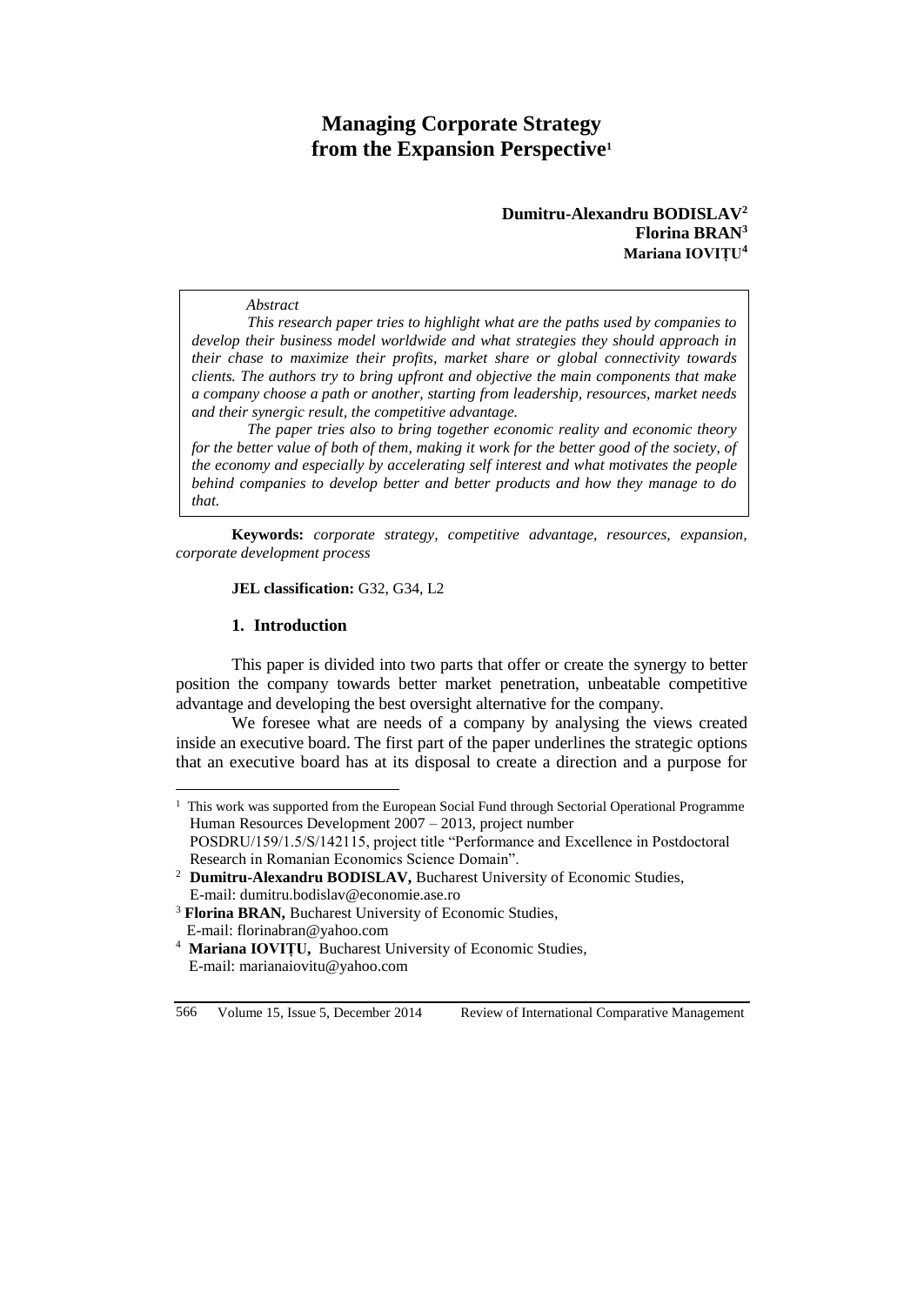corporate governance (Bodislav, 2012, pp.  $50 - 55$ ). Organizations use a set of metrics for implementing a type of optimal choices that are taken regarding the available resources.

# **2. Corporate strategy based on resources**

The feasible options are created based on the resources integrated in the available value chain of extracted resources (Bodislav et al., 2015, pp. 107 – 113). Basic resources are shaped also by the basic competencies that together develop new founding strategies.

Strategy based on resources are shaped with the following work scheme (Lynch, 2002):

*Leadership + Minimal competencies in the domain + Added value => Needed resources for conceive strategy + Know how => Competitive advantage.*

To explain the work scheme for the resourced based strategy we should highlight the added value's value in the circuit (Lynch, 2002). The principle of the "added value" is founded on the interconnectivity in the vertical workflow:

- The above process component: the relation between suppliers should be developed with and for efficiency, and the corporation should develop an implementation system for global work standards; be it by producing standardized goods (quality standards, environmental friendly, building efficiency, etc., be it by offering services that are audited for its standards, the best solution for standards is the ISO. Furthermore, from the practical side, the added value is brought by supplying raw materials in continuous flow state from suppliers.
- The under the stream component: creating some market niches that create a competitive advantage for the company or even creating a temporary monopoly. Creating and maintaining these new niches could be cost inefficient, from continuous modifications in production facilities, from continuous advertising expenses to promote differentiated products. Added value seen above the process is created through Research and Development (including also the patenting process), advertising and market positioning.

Options based on resources are derived from the organization's core, being based on humans, finances and operations (Lynch, 2002). To these we supply also three multidisciplinary areas:

1. **The area for competencies based on resources:** the company's assets, i.e.: General Electric is the largest producer of industrial products and a global end consumer, which owned till 2014 NBC, the biggest tv channel from the United States, and it sold it to Comcast, the largest cable operator in the US.

Review of International Comparative Management Volume 15, Issue 5, December 2014 567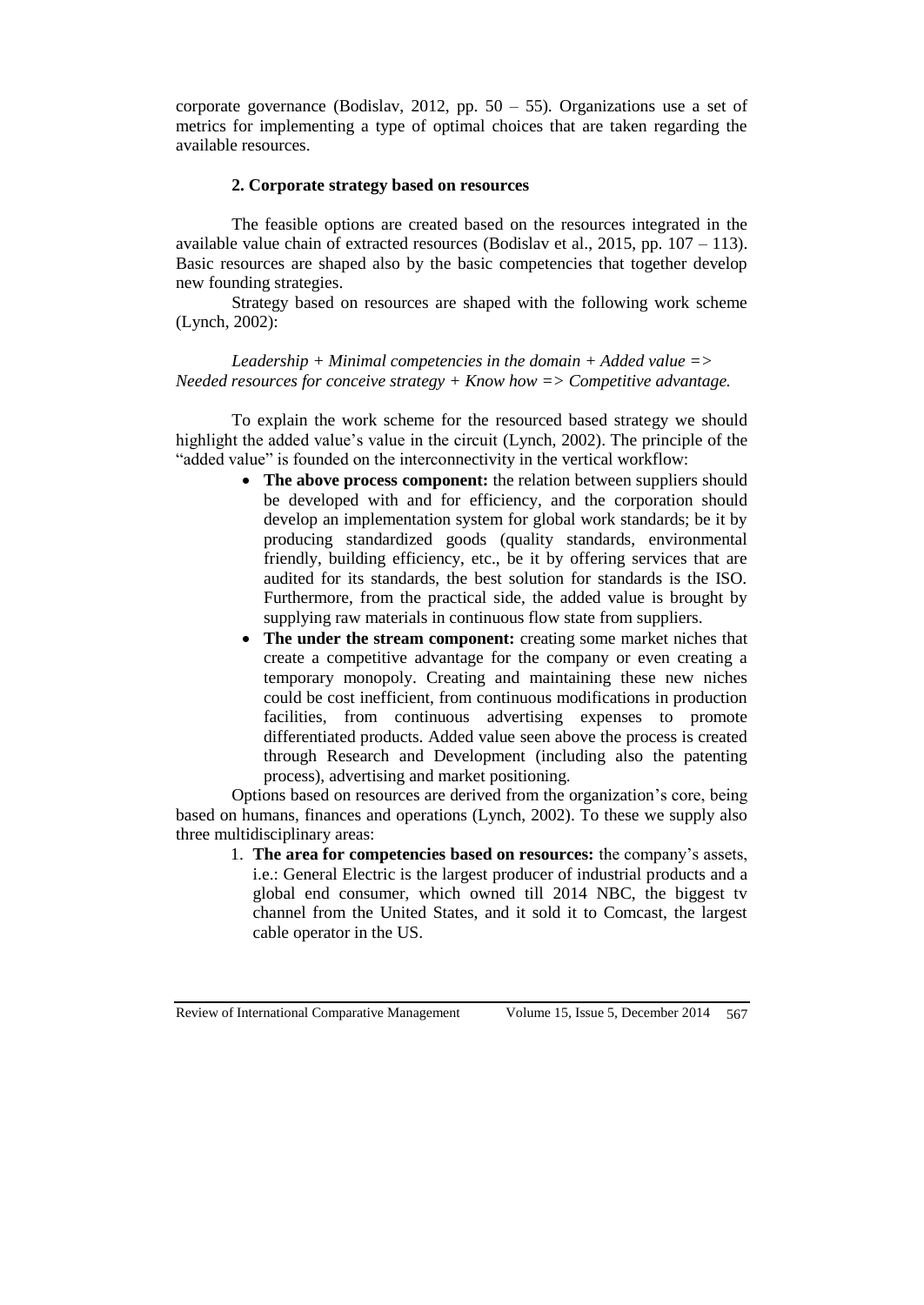- 2. **The area for basic competencies:** here we find know-how and work flow technologies, i.e.: the power to aggregate news at global level and creating your own media products and propagation channels, suitable to characterize News Corporations (the company that owns Fox Networks).
- 3. **The area for lowering costs:** lowering costs represents a needed factor to develop all organizations.

The area for competencies based on resources represents the first level confronted to distinguish a company from another (Porter, 1985). To create a workflow in this area of the company the following key factors should be overviewed:

- **the Architecture:** the network developed between relations and contracts developed with partners, suppliers, challengers and clients;
- **the Reputation:** the rounded image for the company is a general example also for the employees and also as a propagation vehicle for internal information;
- **the Innovation:** the creativity and development process for bringing to the market new products and services.

The area for basic competencies is rounded by know-how and available technology that creates the competitive advantage for a corporation. Gary Hamel and CK Prahald (1994) developed four steps for succeeding in creating efficient competencies:

- $\triangleright$  Connect the dots (connecting market needs with the corporation's know-how);
- $\geq 10$  years plan (creating a forecast for the following 10 years, not only from the organizatorical point of view, but also from the evolutionary perspective had on know how);
- $\triangleright$  The white spaces (bringing together the niches between markets that could be filled with the corporation's know how);
- $\triangleright$  Megaopportunities (any opportunity could present new business, only the risk being and needing leverage).

The area of lowering costs presents the perfect timing when the executive board of a corporation must give up some business components to increase the company's performance and its attractiveness in front of the investors.

# **3. Corporate strategy based on market insight**

This type of strategy is the result of opportunities and constraints that are met in the real economy through market principles, and this strategy is also based on resources, but is oriented from an external to internal flow.

To underline the core of the market based strategy we will present Michael Porter's solution for competitive strategies that could be used and implemented in all companies (Porter, 2004):

• the cost of creating and maintaining the competitive advantage;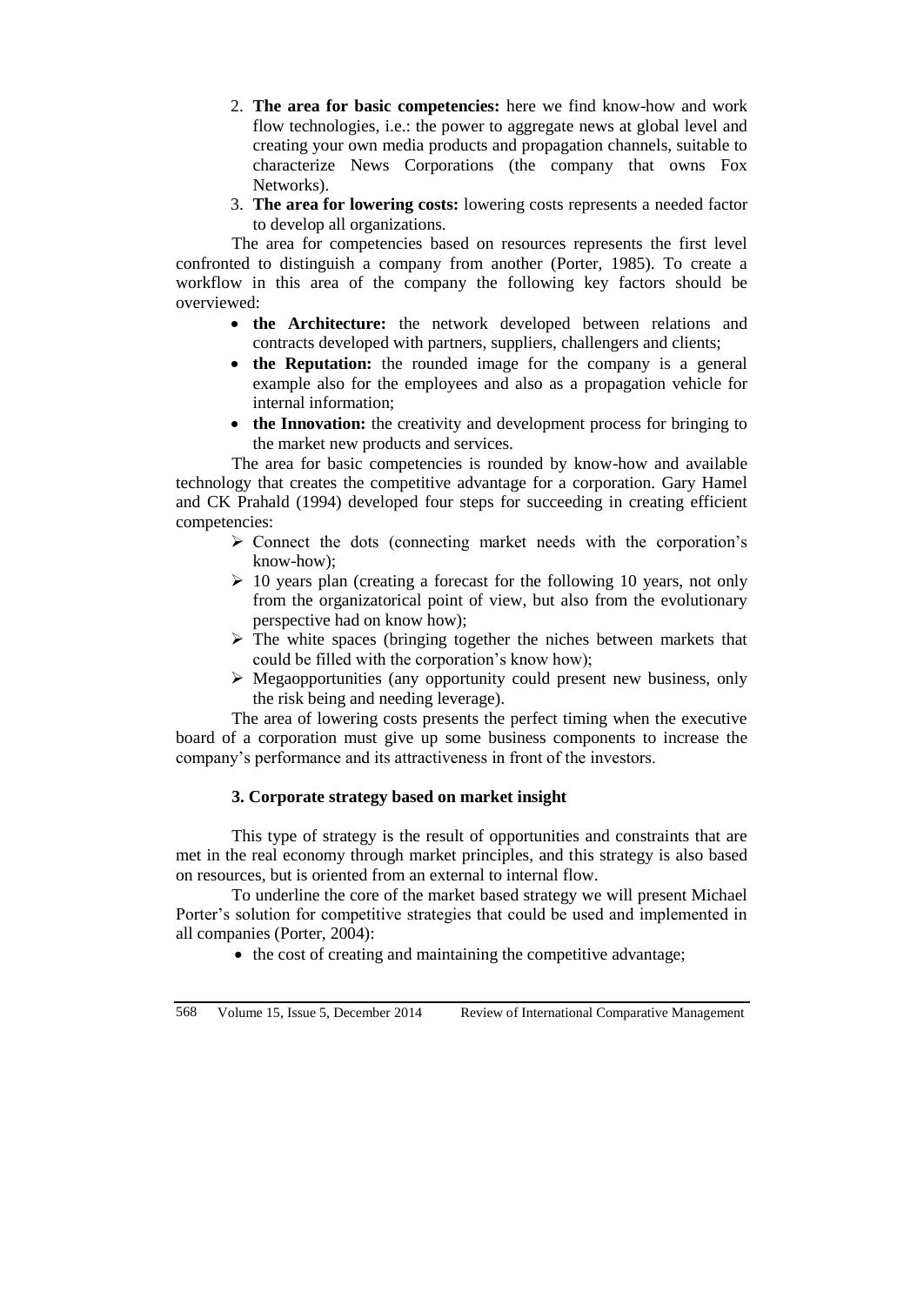- market and product differentiation;
- focusing (on the company, on the market, on the product).

For using quality services or products that also cover the need for a 360 degrees model of a given market, a corporation must extend its business to satisfy market needs and especially client's needs (Lynch, 2002). This extension is done through:

- 1. Acquisitions;
- 2. Mergers;
- 3. Joint ventures or alliances;
- 4. Franchising;
- 5. International licensing.

#### **Table 1. Expansion matrix**

| <b>Locally</b>        | Internal development     | Merger          |
|-----------------------|--------------------------|-----------------|
|                       |                          | Acquisition     |
|                       |                          | Joint venture   |
|                       |                          | Alliance        |
|                       |                          | Licensing       |
| Geographical area     |                          |                 |
| <b>International</b>  | Export                   | Merger          |
|                       | Work place               | Acquisition     |
|                       | Relocated production     | Joint venture   |
|                       | Multinational operations | Alliance        |
|                       | Global operations        | Licensing       |
|                       |                          | Project         |
|                       |                          | Franchising     |
|                       | <b>Internal</b>          | <b>External</b> |
| Corporate environment |                          |                 |

**Source**: the authors, starting from Lynch (2002).

Developing the relation between corporate strategy, managing a global company and the process through which the expansion matrix (Table 1) emerges towards choosing one path for development by counterweighting the advantages and disadvantages observed through international expansion (Table 2).

International expansion is based on the progressive evolution in the global flow of the corporation and by starting global activities like:

- $\blacksquare$  exports;
- opening offices worldwide;
- relocated production or opening plants for geographic targeted products;
- **n** multinational operations;
- global operations (the difference is that G.O. are broader in world coverage than M.O. because it creates broad distribution for products and services and also the suppliers are spreaded worldwide).

Review of International Comparative Management Volume 15, Issue 5, December 2014 569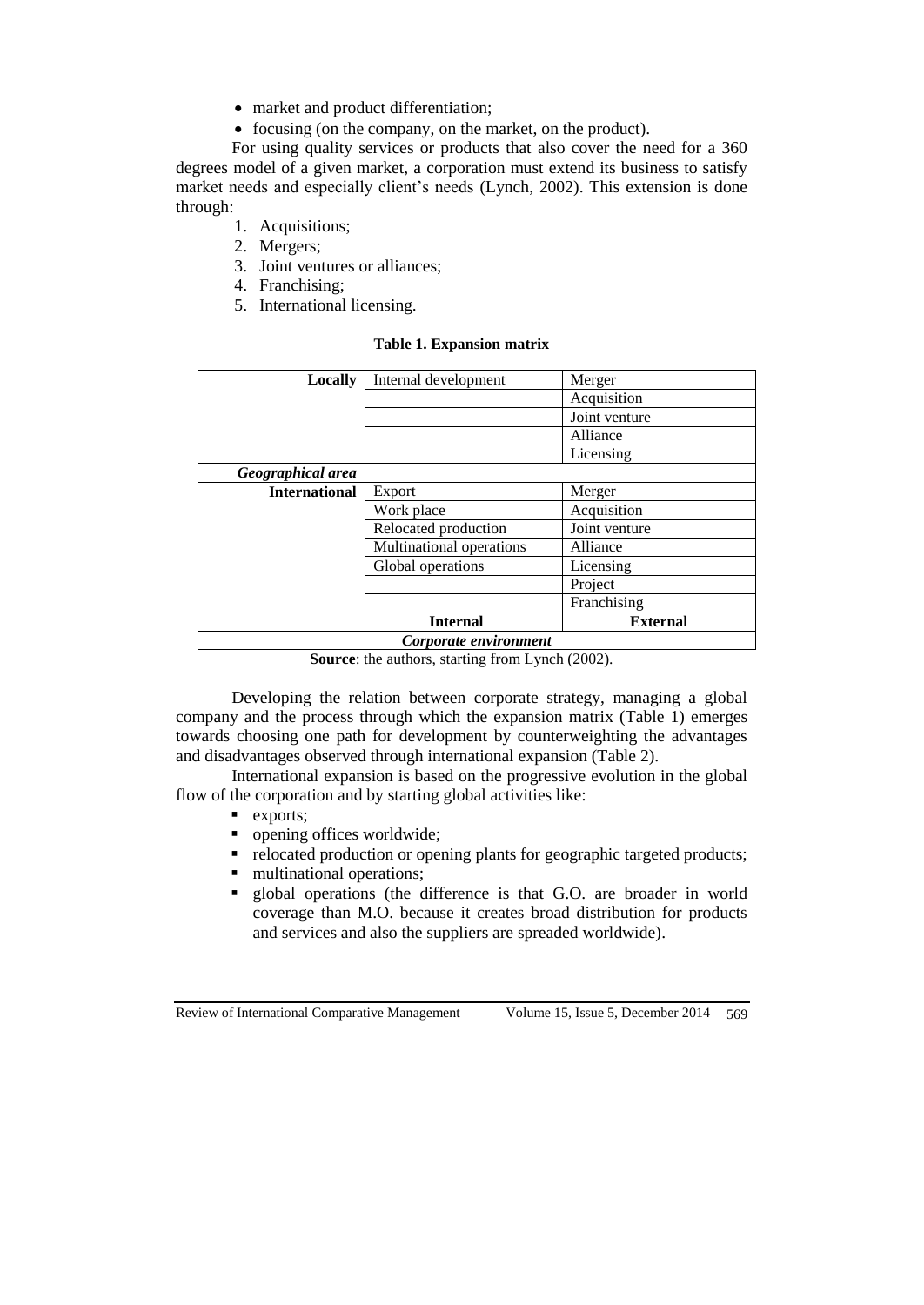# **Table 2. International Expansion**

| <b>Advantages</b>                                                                                                                                                                                                                                                                                                                           | <b>Disadvantages</b>                                                                                                                                                                                                                                                                                                                                           |
|---------------------------------------------------------------------------------------------------------------------------------------------------------------------------------------------------------------------------------------------------------------------------------------------------------------------------------------------|----------------------------------------------------------------------------------------------------------------------------------------------------------------------------------------------------------------------------------------------------------------------------------------------------------------------------------------------------------------|
| <b>Acquisitions</b><br>Fast.<br>Decreasing costs for creating scale<br>economies and by lowering fixed costs.<br>Technical know how with a higher<br>security degree.<br>Coverage for all new geographical<br>markets.<br>Increasing the market share and<br>company's size.<br>Acquiring unknown companies that have<br>immense potential. | <b>Acquisition</b><br>Higher added value when a well-known<br>company is bought.<br>Increasing the organizational risk through<br>unclear strategies between the acquiring<br>company and the acquired company.<br>The deadweight cost created by inefficient<br>departments from the acquired company.<br>The inefficient organizational<br>multiculturalism. |
| Joint venture<br>Increased workflow.<br>Faster access to complementary needed<br>know-how.<br>Involves lower costs than acquisitions.                                                                                                                                                                                                       | Joint venture<br>The control is diluted.<br>The workflow should be established on<br>common grounds, if not the joint venture<br>becomes unproductive.<br>Managing from the corporate governance's<br>perspective and from the fiscal perspective<br>could arise financial issues.<br>The profit is shared with the partner.                                   |
| <b>Alliance</b><br>Higher efficiency between partners<br>Could create a synergy effect on the<br>imposed common know how.<br>The risk for hostile takeover lowers<br>between competitors.                                                                                                                                                   | <b>Alliance</b><br>Creating functional connections at<br>executive and operational level could be<br>slow and highly consuming in human and<br>financial resources.<br>The involvement in the alliance between the<br>two companies will be not at 100%.<br>There are low chances to create scale<br>economies.                                                |
| Licensing (franchising and contracting)<br>Decreased investments.<br>Compliance testing is done on the<br>subcontractor and that represents<br>differentiated risk sharing.                                                                                                                                                                 | Licensing (franchising and contracting)<br>The subcontracting partner could damage<br>the image of the licensing partner.<br>The profit is diminished for licensing<br>partner.<br>The informational asymmetry could attract<br>hidden costs for the licensee.                                                                                                 |

**Source**: the authors, starting from Lynch (2002).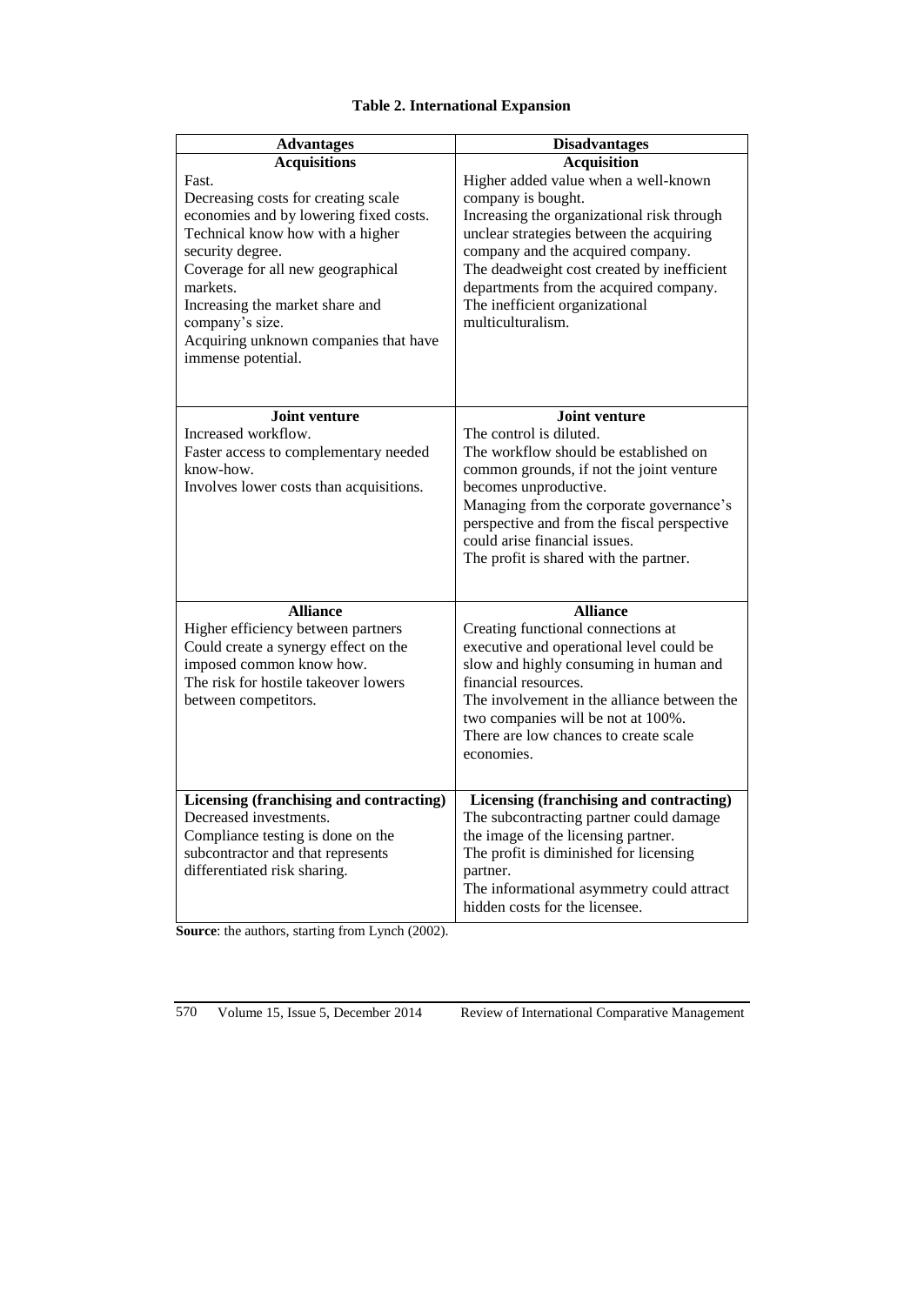The main objectives of corporate strategy found in a company are to create added value and maintain on the long run a competitive advantage. To create an efficient and optimal system there must be created an equilibrium depending on the needs of the corporation regarding between the corporate strategy based on resources and the one based on markets. The efficiency and optimality are measured through performance criteria, for example (Peters, Waterman, 1982, Lynch, 2002):

- 1. Coherence. This criteria could be defined as framing horizontal vision and optimal integration towards the vertical flow of an corporation and all needed measures taken for the long run;
- 2. Compatibility. This criteria completes coherence through the fact that it also considers the internal and external environment of the corporation and the strategy that follows;
- 3. Validity. The used and available strategies must be validated by testing them using economic information as work hypothesis;
- 4. Feasibility. This criteria follows three paths:
	- a. Culture, know how and available internal resources;
	- b. Competition and the near site of markets;
	- c. Lack of motivated human resources.
- 5. Economic risk. This criteria offers a quantitative solution to each followed strategy, this way they will remain valid only those that have an accepted risk level;
- 6. Attractiveness. The interest created in the market, on the stock exchange, with the suppliers, competitors and clients.

# **4. Conclusions**

During the research done for creating this paper the authors tried to create a macroeconomic perspective on the microeconomic process that is seen through the management of a company's C-level suite and through the corporate governance process seen while trying to cope with two paths of development, the tension between needs and resources, needs that are seen also into the valuable path of what clients need and what the company could offer without destabilizing its oversight and proposed followed path.

To sum up the ideas brought here, in this situation we could state that economic development, outsourcing, market needs (Pascu et al., 2015, pp. 32-36), market growth and also consumer's behaviour are a blend between economics and business that are overwritten by the leadership of a good manager through its managing skills developed almost at art level and the gut feeling of knowing the market place, with its economic agents and consumers before they make their initial step towards a future decision into acquiring a product or service, reverse engineering this supposed path leading towards what could be seen as today's business paths followed in the decision took for M&As, franchising, joint ventures or strategic alliances.

Review of International Comparative Management Volume 15, Issue 5, December 2014 571